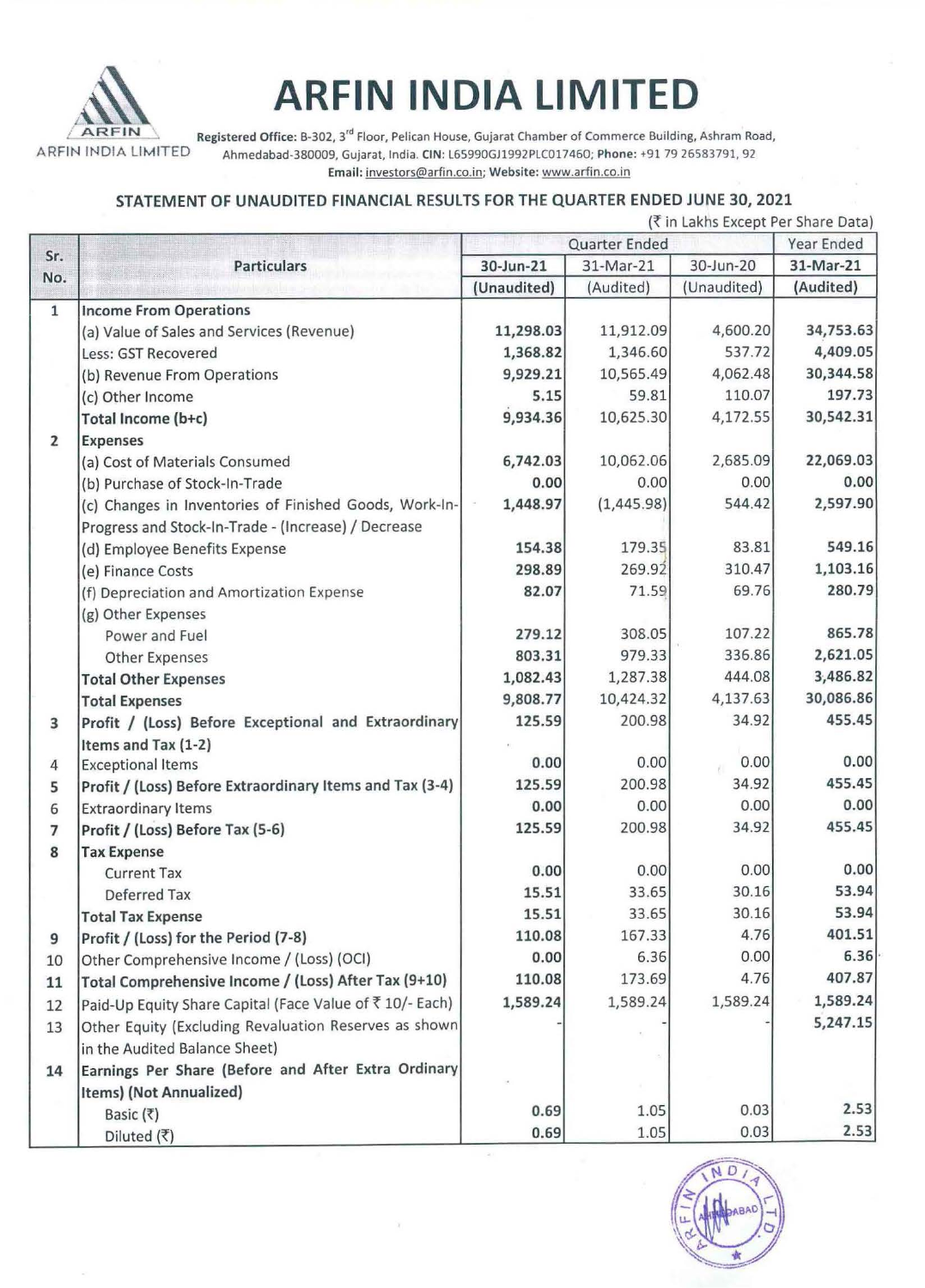#### Notes:

1. The Company has only one reportable primary business segment as per Ind AS 108 i.e. manufacturing and trading of nonferrous metals.

2. These unaudited financial results have been prepared in accordance with the Indian Accounting Standards ("Ind AS") notified under Section 133 of the Companies Act, 2013 read with the Companies {Indian Accounting Standards) Rules, 2015 as amended and other Accounting Principles generally accepted in India.

3. The above unaudited financial results have been reviewed by the Audit Committee and approved and taken on record by the board of directors in their meetings held on Friday, July 30, 2021. The statutory auditors have carried out "limited review" of the above unaudited financial results. An unqualified/ unmodified report has been issued by them thereon.

4. The figures for the quarter ended March 31, 2021 are the balancing figures between audited figures in respect of full financial year for the year ended March 31, 2021 and the unaudited published year to date figures upto December 31, 2020 which are subjected to limited review.

5. Figures for the previous periods are Re-classified / Re-arranged / Re-grouped, wherever necessary, to correspond with the current period's Classification / Disclosure.

6. The managing director and chief financial officer certificate in respect of the above results in terms of Regulation 33 of the SEBI (Listing Obligations and Disclosure Requirements) Regulations, 2015 has been placed before the board of directors.

7. The Company does not have any Exceptional or Extra Ordinary items to report for the above periods.

8. During the quarter, the Company has received a letter from CARE Ratings Limited ("CARE") for revision in credit ratings as CARE BBB-; Stable (Triple B Minus; Outlook: Stable) for Long-term Bank Facilities and CARE BBB-; Stable/ CARE A3 (Triple B Minus; Outlook: Stable/ A Three) for Short-term Bank Facilities.



On Behalf of Board of Directors For, Arfin India Limited

natured. R That

Mahendra R. Shah Chairman & Whole Time Director (DIN: 00182746)

Place: Ahmedabad Date: July 30, 2021